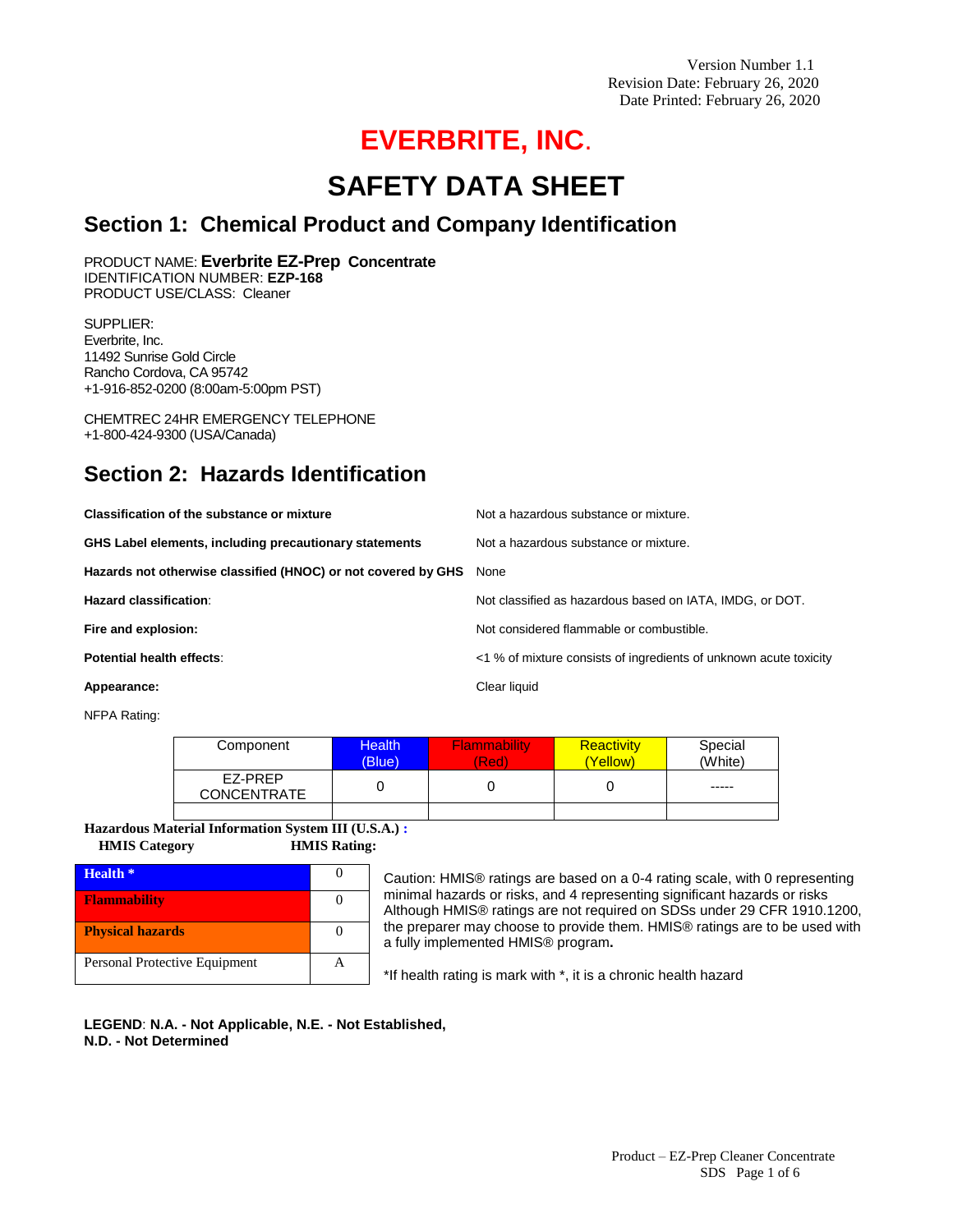# **Section 3: Composition, Information on Ingredients**

| <b>PRODUCT</b><br><b>COMPOSITION</b>                  | <b>APPROX</b><br>% | <b>CAS</b><br>NO. | <b>CANADA</b><br><b>DSL</b> |
|-------------------------------------------------------|--------------------|-------------------|-----------------------------|
| Water                                                 | 90-100             | 7732-18-5         | $\check{ }$                 |
| D-glucopyranose, oligomers, decyl octyl<br>glycosides | <1.0               | 68515-71-1        | $\checkmark$                |
| Non-hazardous and others below<br>reportable levels   | <1.0               | <b>NA</b>         | <b>NA</b>                   |

# **Section 4: First Aid Measures**

### **Description of First Aid Measures**

| Inhalation          | If not breathing, give artificial respiration. |
|---------------------|------------------------------------------------|
| <b>Skin Contact</b> | No data available                              |
| Eye Contact         | No data available                              |
| Ingestion           | No data available                              |

### **Most important symptoms and effects, both acute and delayed**

Symptoms: The most important known symptoms and effects are described in the labelling (see section 2) and/or in section 11., Further important symptoms and effects are so far not known.

**Indication of any immediate medical attention and special treatment needed –** no data available.

# **Section 5: Fire-fighting Measures**

**Extinguishing media** Use extinguishing measures that are appropriate to local circumstances and the surrounding environment.

**Special hazards arising from the substance or mixture** No data available

**Advice for fire-fighters:** No data available

**Further information:** The product itself does not burn.

# **Section 6: Accidental Release Measures**

Further accidental release measures: Risk of slipping due to leakage/spillage of product.

### **Personal precautions, protective equipment and emergency procedures**

Use personal protective clothing. Information regarding personal protective measures see, section 8.

**Personal precautions, protective equipment, and emergency procedures** No data available

**Environmental precautions:** Do not discharge into drains/surface waters/groundwater.

### **Methods and materials for containment and cleaning up**

Wipe up with absorbent material (e.g. cloth, fleece, sawdust, general purpose binder). Dispose of absorbed material in accordance with regulations.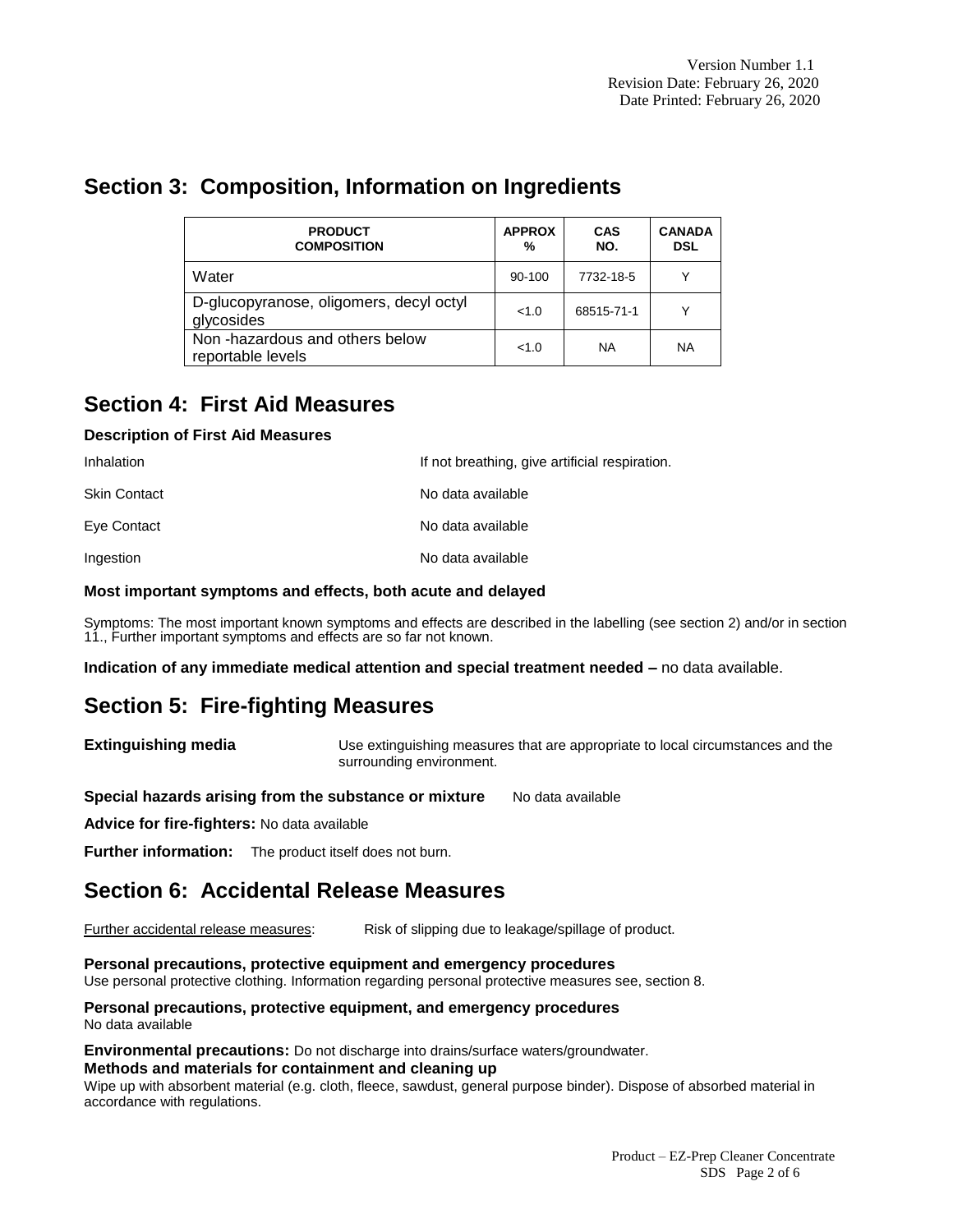# **Section 7: Handling and Storage**

### **Precautions for safe handling**

No special measures necessary provided product is used correctly. Protection against fire and explosion: No special precautions necessary. The product itself does not burn.

### **Conditions for safe storage, including any incompatibilities**

No special storage conditions required. Storage stability: Stable

# **Section 8: Exposure Controls/Personal Protection**

Contains no substances with occupational exposure limits values. **Advice on system design:** Ensure adequate ventilation.

### **Personal protective equipment**

**Respiratory protection:** Contains no substances with occupational exposure limit values.

**Hand protection:** Handle in accordance with good industrial hygiene and safety practice.

**Eye protection:** Handle in accordance with good industrial hygiene and safety practice.

**Body protection:** Handle in accordance with good industrial hygiene and safety practice

**General safety and hygiene measures:** Handle in accordance with good industrial hygiene and safety practice.

# **Section 9: Physical and Chemical Properties**

Form: liquid Odor: example and the soap-like, characteristic soap-like, characteristic Odor threshold: example a more determined Color: expression of the clear clear clear clear pH value: 9.0 - 11.0 (20 °C) Freezing point: 0.0° C (32.0° F) Boiling point: 100° C (212° F) Flash point: N/A Flammability: No data available Lower explosion limit: No data available. Upper explosion limit: not applicable Autoignition: not determined Vapor pressure: not determined Relative density: 1.006 g/cm3 at 20°C (68°F.) Vapor density: No data available Partitioning coefficient n-octanol/water (log Pow): Self-ignition temperature: not self-igniting Thermal decomposition: No decomposition if stored and handled as Viscosity, dynamic: not determined Solubility in water: Completely miscible Solubility (qualitative): soluble

Evaporation rate: not determined

No data available

prescribed/indicated. Particle size: The substance / product is marketed or used in a nonsolid or granular form.

solvent(s): distilled water, Other Information: **If necessary, information on other physical and chemical** parameters is indicated in this section.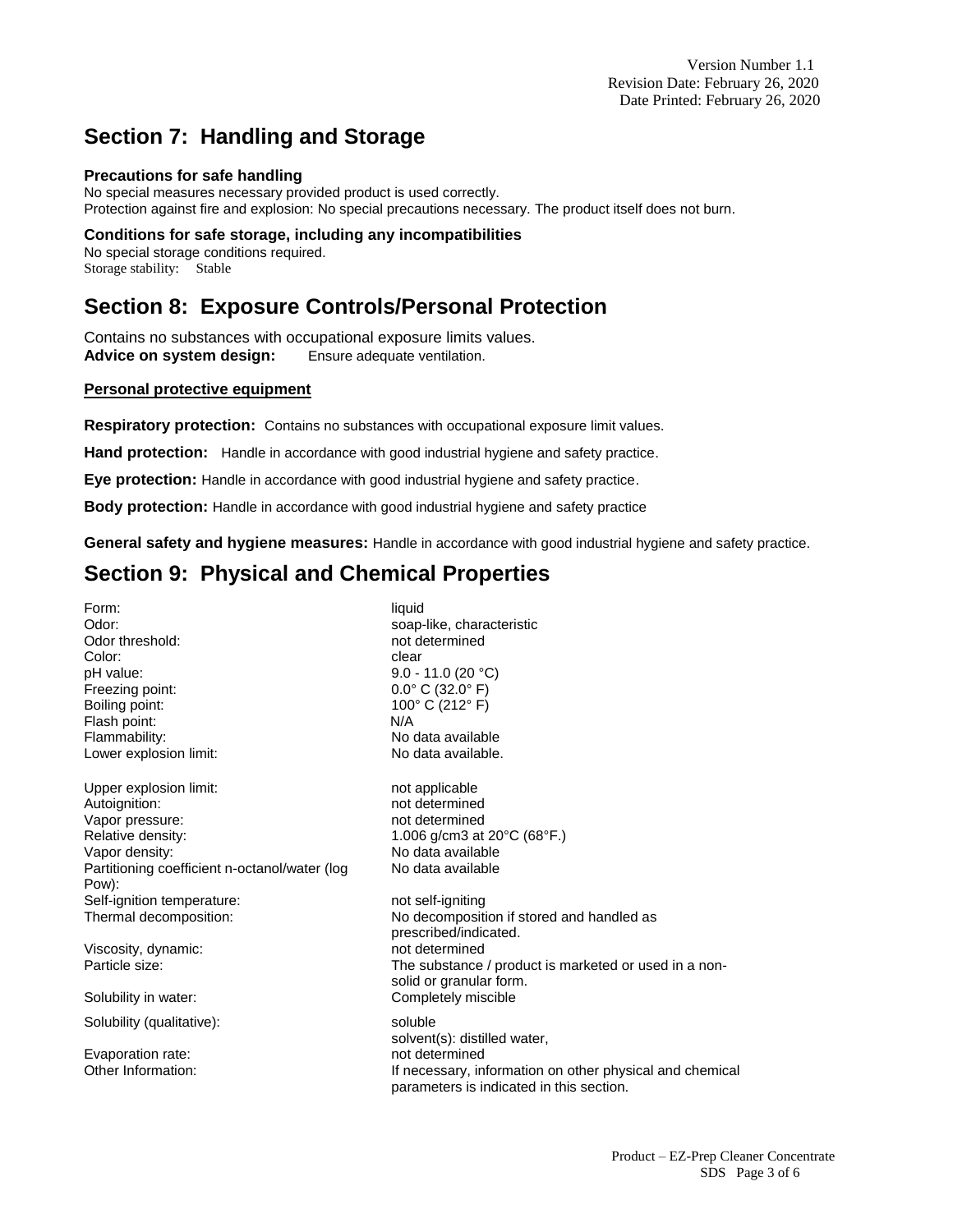Version Number 1.1 Revision Date: February 26, 2020 Date Printed: February 26, 2020

# **Section 10: Stability and Reactivity**

### **Reactivity**

No hazardous reactions if stored and handled as prescribed/indicated. Oxidizing properties: Not fire-propagating

### **Chemical stability**

The product is stable if stored and handled as prescribed/indicated.

### **Possibility of hazardous reactions**

No hazardous reactions when stored and handled according to instructions. The product is chemically stable.

### **Conditions to avoid**

See SDS section 7 - Handling and storage.

### **Incompatible materials**

Acids, Alkalines, caustics, halogens, reactive chemicals

### **Hazardous decomposition products**

Decomposition products: No decomposition if stored and handled as prescribed/indicated. Thermal decomposition: No decomposition if stored and handled as prescribed/indicated.

# **Section 11: Toxicological Information**

### **Primary routes of exposure**

Routes of entry for solids and liquids are ingestion and inhalation but may include eye or skin contact. Routes of entry for gases include inhalation and eye contact. Skin contact may be a route of entry for liquefied gases.

### **Acute Toxicity/Effects**

### **Acute toxicity**

No data available Inhalation: no data available Dermal: no data available Skin corrosion/irritation: no data available Serious eye damage/eye irritation: no data available Respiratory or skin sensitization: no data available Germ cell mutagenicity: no data available

### **Chronic Toxicity/Effects**

Other Information The product has not been tested. The statement has been derived from substances/products of a similar structure or composition.

### **Symptoms of Exposure**

The most important known symptoms and effects are described in the labelling (see section 2) and/or in section 11., Further important symptoms and effects are so far not known.

**Reproductive toxicity:** no data available **Specific target organ toxicity – single exposure:** no data available **Specific target organ toxicity – repeated exposure:** no data available

### **Chronic Toxicity/Effects**

#### Other Information

The product has not been tested. The statement has been derived from substances/products of a similar structure or composition.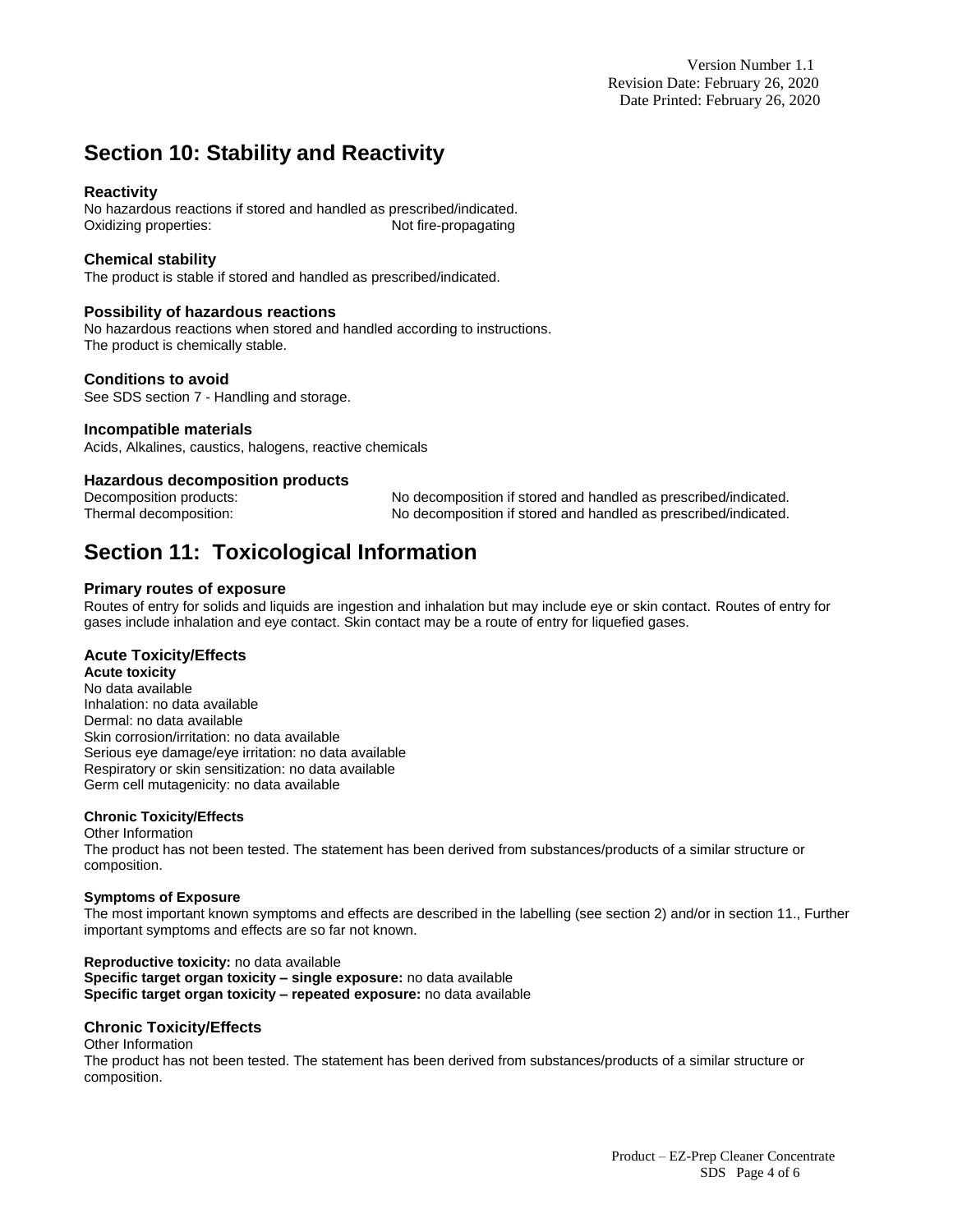### **Symptoms of Exposure**

The most important known symptoms and effects are described in the labelling (see section 2) and/or in section 11. Further important symptoms and effects are so far not known.

## **Section 12: Ecological Information**

**Toxicity** 

Toxicity to fish

 $LCS0 > 1 - 10$  mg/l

The product has not been tested. The statement has been derived from the properties of the individual components.

### **Microorganisms/Effect on activated sludge**

Toxicity to microorganisms EC0: > 100 mg/l

### **Persistence and degradability**

Elimination information 99.8 % CO2 formation relative to the theoretical value (28 d) (OECD 301B; ISO 9439; 92/69/EEC, C.4-C)

### **Bio-accumulative potential**

Assessment bioaccumulation potential The product has not been tested. The statement has been derived from the properties of the individual components.

### **Mobility in soil**

Assessment transport between environmental compartments The substance will not evaporate into the atmosphere from the water surface. Adsorption to solid soil phase is possible. The product has not been tested. The statement has been derived from the properties of the individual components.

### **Additional information**

Additional remarks environmental. fate & pathway: Treatment in biological waste water treatment plants must be performed according to local and administrative regulations.

# **Section 13: Disposal Considerations**

**Waste disposal of substance:** Dispose of in accordance with national, state and local regulations. It is the waste generator's responsibility to determine if a particular waste is hazardous under RCRA. **Container disposal: Dispose of in accordance with national, state and local regulations.** 

# **Section 14: Transport Information**

**DOT TRANSPORT:** Not Regulated **ADR = International Carriage of Dangerous Goods by Road Mot Regulated RAIL TRANSPORT:** Not Regulated **SEA TRANSPORT:** IMDG NOT REGULATED NOT Regulated **AIR TRANSPORT:** IATA/ICAO Not Regulated

# **Section 15: Regulatory Information**

TOXIC SUBSTANCE CONTROL ACT (TSCA) STATUS:

This product follows rules, regulations, and orders of TSCA. All components are either listed on a federal chemical inventory or are considered exempt.